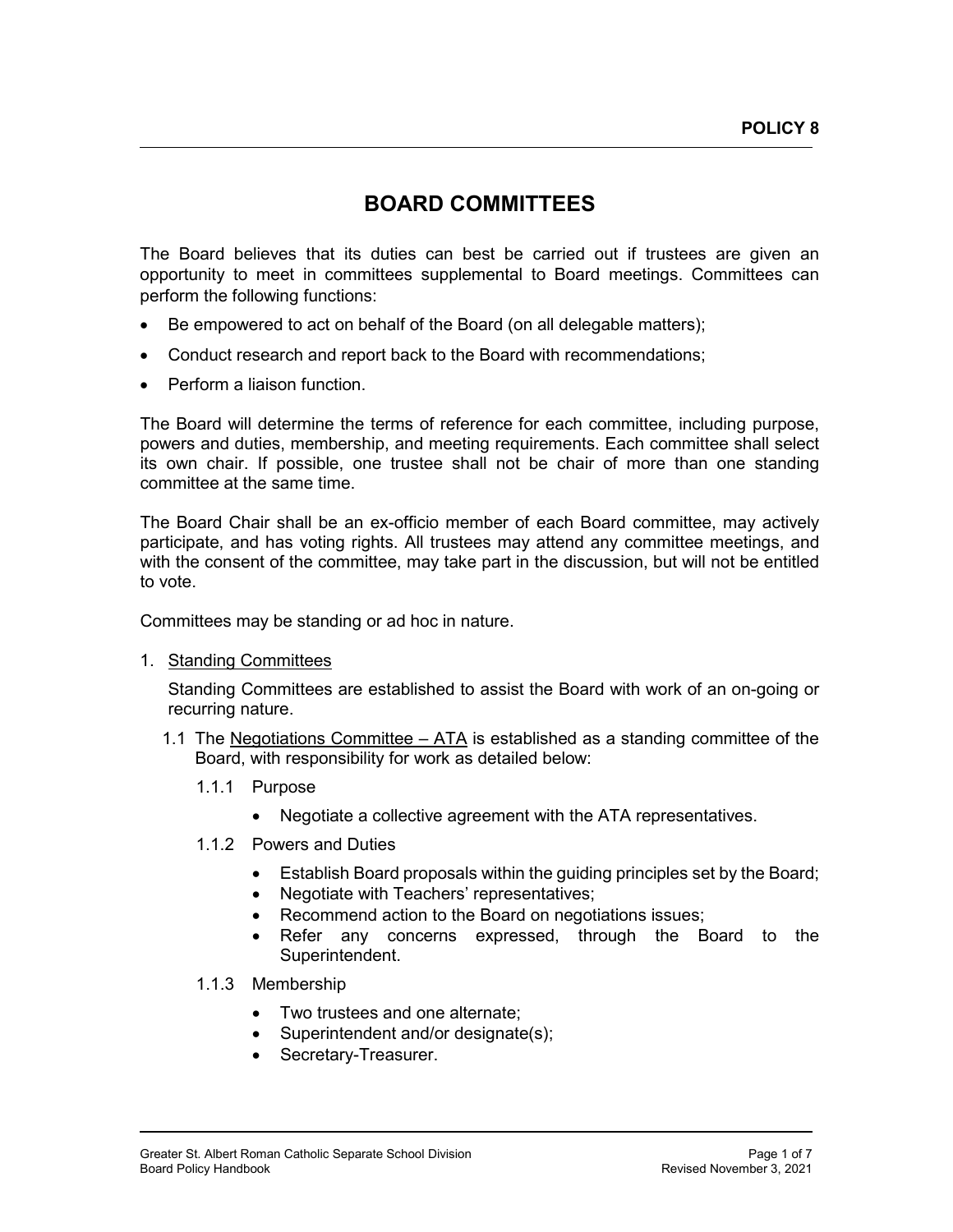- 1.1.4 Meetings
	- To be called by the Committee Chair as required to negotiate agreements.
- 1.2 The Negotiations Committee CUPE is established as a standing committee of the Board, with responsibility for work as detailed below:
	- 1.2.1 Purpose
		- Negotiate a collective agreement with CUPE representatives.
	- 1.2.2 1Powers and Duties
		- Establish Board proposals within the guiding principles set by the Board;
		- Negotiate with support staff representatives;
		- Recommend action to the Board on negotiations issues;
		- Refer any concerns expressed, through the Board to the Superintendent.
	- 1.2.3 Membership
		- Two trustees and one alternate;
		- Superintendent and/or designate(s);
		- Secretary-Treasurer.
	- 1.2.4 Meetings
		- To be called by the Committee Chair as required to negotiate agreements.
- 1.3 The Negotiations Committee UNIFOR is established as a standing committee of the Board, with responsibility for work as detailed below:
	- 1.3.1 Purpose
		- Negotiate a collective agreement with UNIFOR representatives.
	- 1.3.2 Powers and Duties
		- Establish Board proposals within the guiding principles set by the Board;
		- Negotiate with support staff representatives;
		- Recommend action to the Board on negotiations issues;
		- Refer any concerns expressed, through the Board to the Superintendent.
	- 1.3.3 Membership
		- Two trustees and one alternate;
		- Superintendent and/or designate(s);
		- Secretary-Treasurer.
	- 1.3.4 Meetings
		- To be called by the Committee Chair as required to negotiate agreements.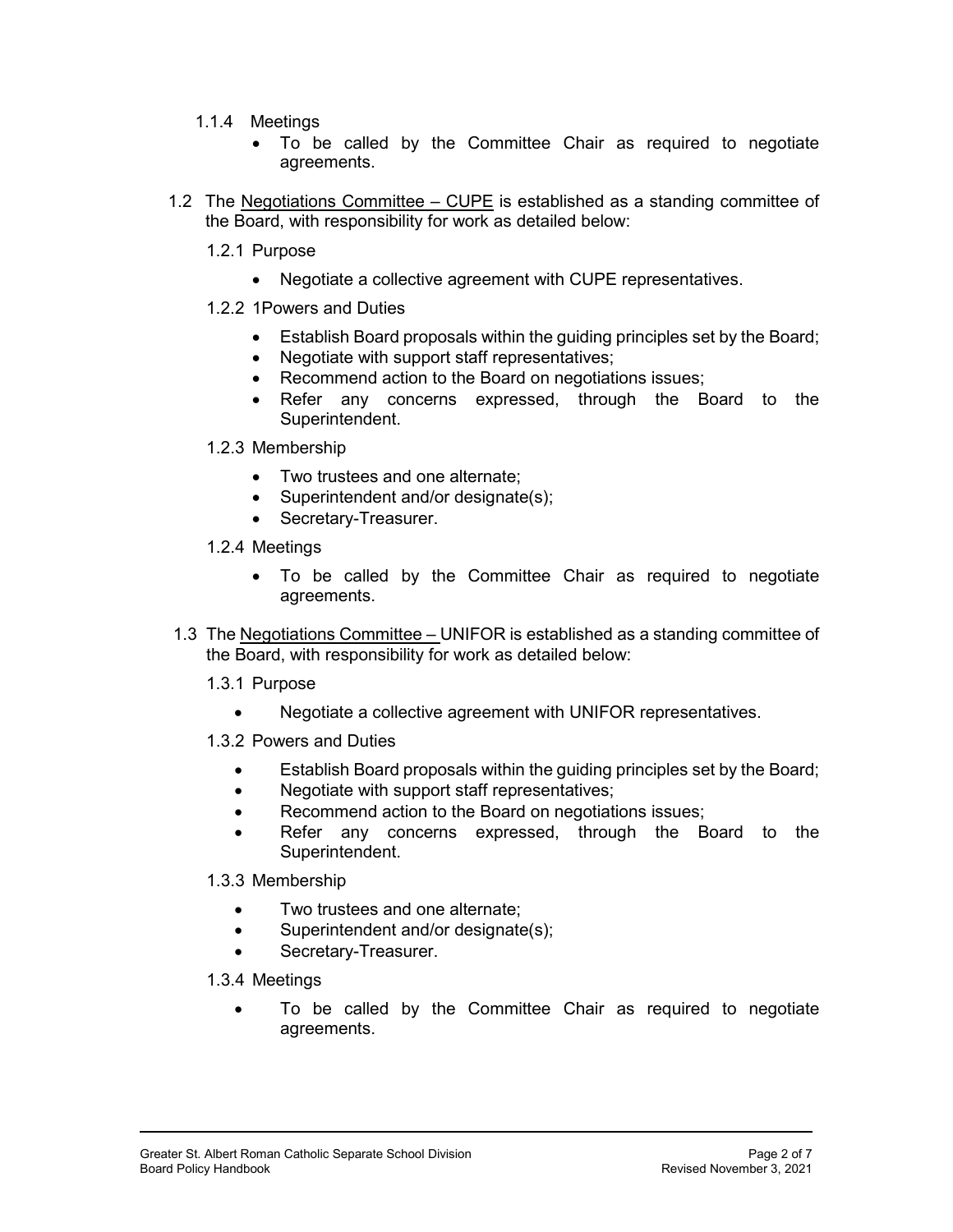- 1.4 The ATA Liaison Committee (identified at #8.1.6 of the current ATA collective agreement.) is established as a standing committee of the Board, with responsibility for work as detailed below:
	- 1.4.1 Purpose
		- Communication with the ATA Local; Represents the Board in facilitating dialogue and collaboration with respect to: ensuring foundational statement faithfulness, nurturing the gospel values of community and relationships, addressing emerging developments in Catholic education, and resolving workplace issues outside of a formal structure.
	- 1.4.2 Powers and Duties
		- Liaise on emerging issues;
		- Attend meetings and report to Board as necessary;
		- Represent the Board's positions and interests at the meetings.
	- 1.4.3 Membership
		- Two trustees (one as a representative; and one as an alternate);
		- Superintendent:
		- Assistant Superintendent of Human Resource Services;
		- Three Local representatives.
	- 1.4.4 Meetings
		- Up to four meetings annually as required.
- 1.5 The Audit Committee is legislatively mandated and serves as a standing committee of the Board, with responsibility for work as detailed below:
	- 1.5.1 Purpose
		- The role of the audit committee, is to assist the Board in fulfilling its oversight responsibilities for the financial reporting process as effective stewards of the Board's resources through adequate accountability and transparency. To this end, this committee by legislative mandate under Section 142(1) of the *Education Act* must be dedicated to recommending external auditors to the board; reviewing the annual financial statements of the Division and reporting their status to the board and attend to other matters that the Board may determine to be of importance through the establishment of this committee.
	- 1.5.2 Powers and Duties

The audit committee will carry out the following responsibilities:

- Financial Statements:
	- o Review significant accounting and reporting issues, including complex or unusual transactions;
	- $\circ$  Review the annual financial statements, and consider whether they are complete, consistent with information known to committee members, and reflect appropriate accounting principles; and,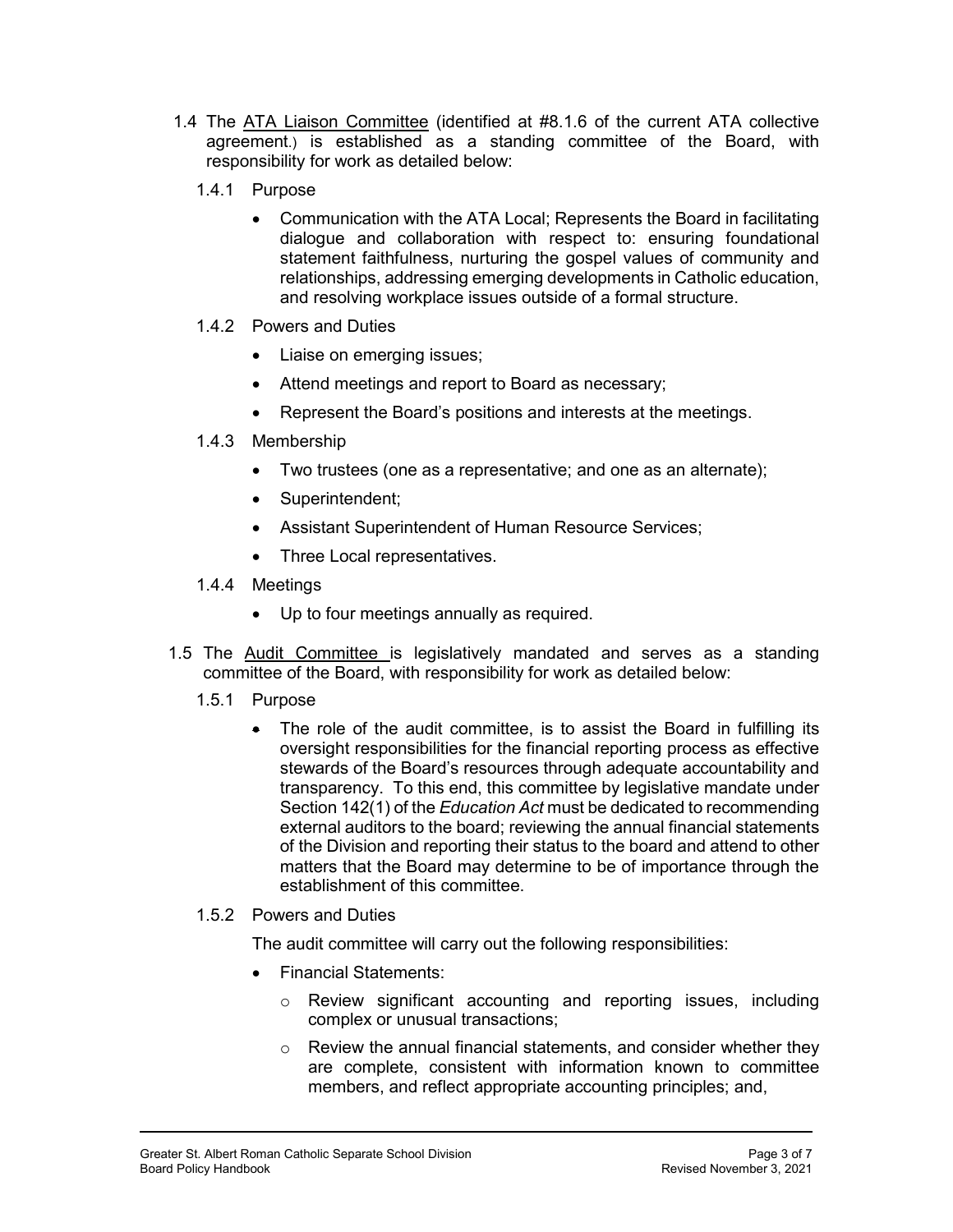- $\circ$  Review with management and the auditors all matters required to be communicated to the Board of Trustees.
- Internal Control:
	- o Consider the effectiveness of the Division's internal controls over annual reporting, including information technology security and control; and,
	- o Understand the scope of auditor's review of internal control over financial reporting, and obtain reports on significant findings and recommendations, together with management's responses.
	- o Review current administrative procedures related to financial practices and processes. Direct management to revise existing administrative procedures or create new administrative procedures, as deemed necessary, within the financial resources available.
- **External Audit:** 
	- o Participate in the review of the External Audit Tender Responses, once every five years;
	- o Provide a recommendation to the Board of Trustees for appointment of the auditors;
	- o Review the auditor's proposed audit scope and approach;
	- o Review with management and the auditors the results of the audit, including any difficulties encountered, including internal and external school audits;
	- $\circ$  Review and confirm the independence of the auditors by obtaining statements from the auditors on relationships between the auditors and the School Division, including non-audit services, and discussing the relationship with the auditors;
	- $\circ$  Meet separately from management, with the auditors to discuss any matters that the audit committee or auditors believe should be discussed privately; and
	- o Review the performance of the external auditors and provide a recommendation to the Board of Trustees for reappointment or discharge of the auditors.
- Compliance:
	- $\circ$  Review the findings of any examinations by regulatory agencies, and any audit observations; and,
	- o Obtain regular updates from management and legal counsel regarding compliance matters, as required.
- Risk Management:
	- o Awareness that risk management systems are reasonably utilized, as intended, allowing the Division's objectives to be met.
- 1.5.3 Membership

The audit committee will consist of the following members: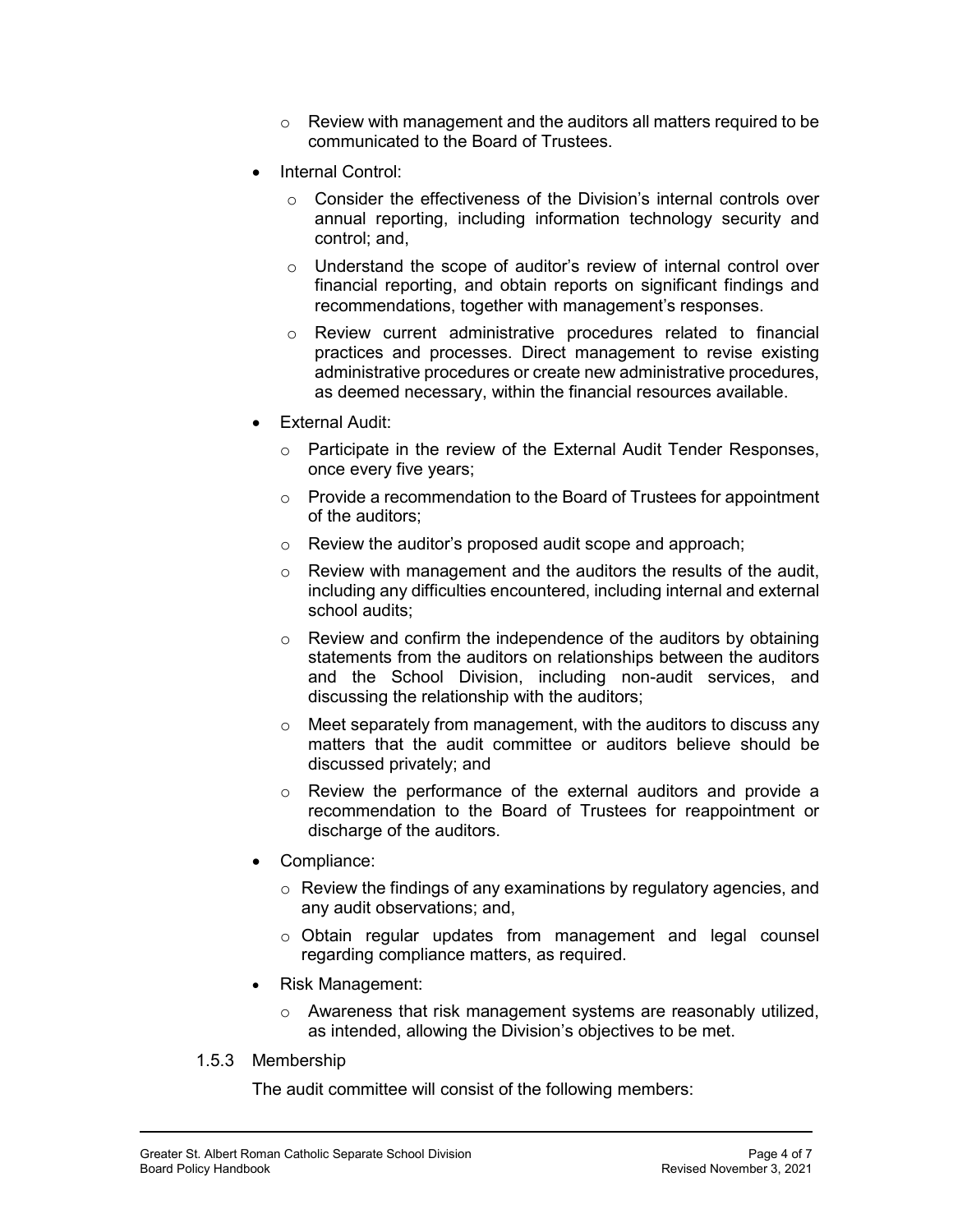- Three members from the Board of Trustees and one alternate, each of whom will serve a one-year term, as assigned at each Organizational Meeting of the Board. A Trustee will serve a maximum of three consecutive terms on this committee, before a mandatory break is observed. One of the Trustees shall act as chair of the audit committee;
- Superintendent or designate;
- Secretary-Treasurer;
- Under Section 142 (2) of the Education Act, the Audit Committee shall include at least two members who are not trustees. These public members; shall be independent to the Division, have no relationship to the audit firm contracted by the Board, and who are financially literate. The Members of the public may serve up to 5 years on this committee. In order to achieve continuity, the Board of Trustees may extend the term of the public members by a resolution.
- The audit committee members shall be compensated as follows:
	- o Elected School Trustees (as per Board Policy);
	- o Public member (amount equal to trustee per diem).
- 1.5.4 Meetings
	- The audit committee will meet at least three times per year, with authority to convene additional meetings, as circumstances require. The audit committee will meet regularly in March/April, June and November;
	- The June meeting focuses on planning for the annual financial audit. The November meeting focuses on the review of the draft audited financial statements for the year ending August 31, with the intent a recommendation for approval can be taken to the Board of Trustees at the last regular meeting of November for public presentation. The March meeting focuses on follow up of audit recommendations. All audit committee members are expected to attend each meeting;
	- Minutes of meetings will be prepared. Audit committee reports shall be provided at a meeting of the Board of Trustees.
- 1.6 The Board Planning Session Committee helps to determine the agenda for the planning session taking place that year.
	- 1.6.1 Membership
		- Three members from the Board of Trustees and one alternate as well as the Superintendent shall be part of this committee;
		- Compensation for this committee is part of the annual honoraria.
- 1.7 Awards Committee
	- 1.7.1 Laura Bird Beacon of Hope Memorial Award
		- 1.7.1.1 Purpose
			- To review nominations if any, for consideration and recommendation to the Board of Trustees. Should there not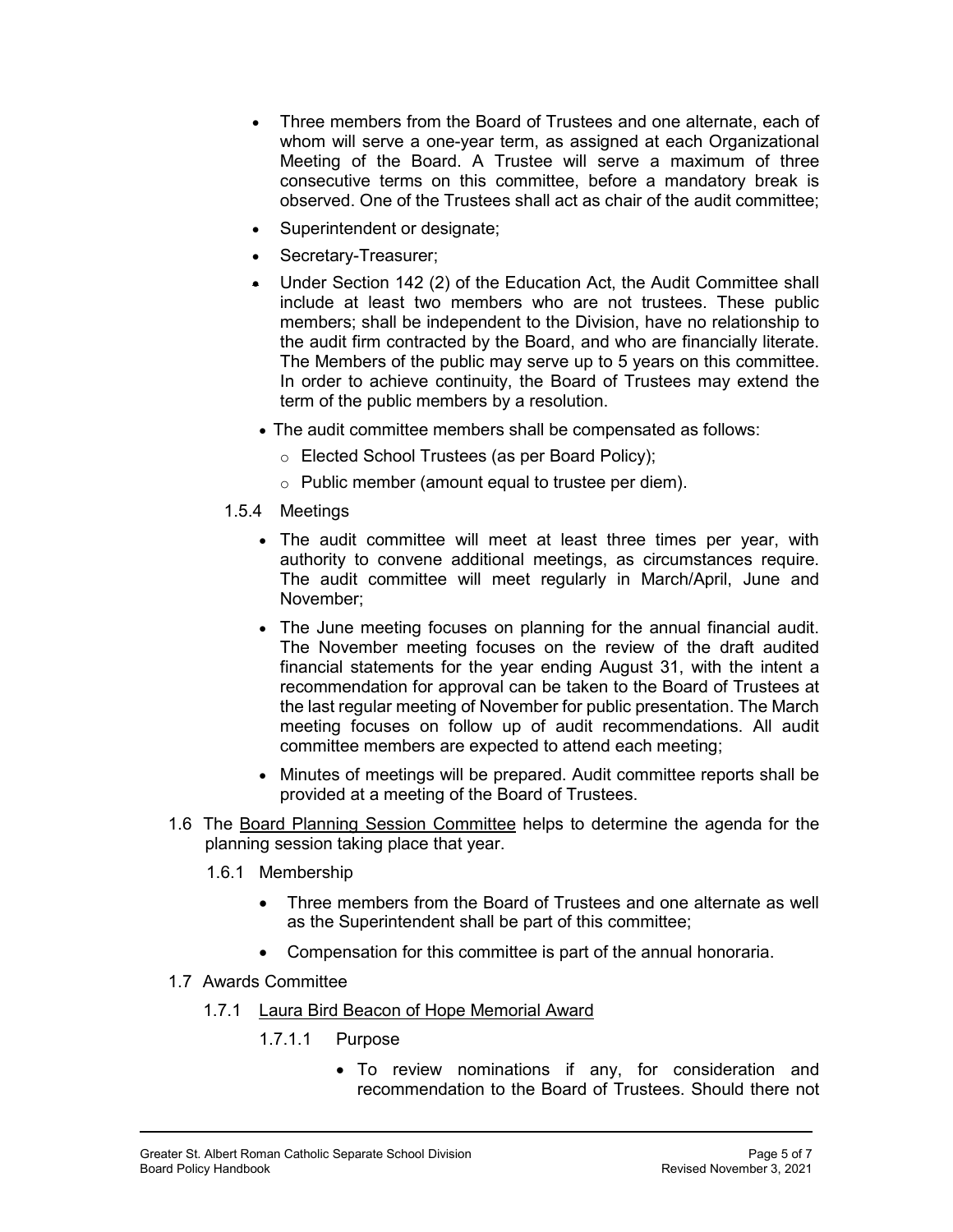be any nominations, the Board may determine to issues a nomination itself.

- 1.7.1.2 Membership
	- Three members and one alternate from the Board of Trustees, as assigned at each Organizational Meeting of the Board as well as the Superintendent shall be part of this committee.
- 1.7.1.3 Meetings
	- This meeting will take place in June of each year prior to the last regular meeting of the Board to review nominations if any, for consideration and recommendation to the Board of Trustees.

### 1.7.2 Provincial Association Awards

## 1.7.2.1 Purpose

- To review nominations recommended by trustees or determine through deliberation of the committee, appropriate nominations for awards according to awards criteria that has been established by ACSTA, ASBA, and ASCA.
- To bring any appropriate award nominations for these provincial associations back to the Board for approval.

## 1.7.2.2 Membership

- Three members from the Board of Trustees as well as the Superintendent shall be part of this committee.
- 1.7.2.3 Meetings
	- Meetings to select possible recipients will take place in January for ASCA and in May for ACSTA and ASBA awards.

### 1.8 First Nations, Métis and Inuit Leadership Committee

- 1.8.1 Purpose
	- To build relationships with inter-agencies and communities that represent, support, and promote Indigenous Education.
	- To support schools to educate parents about what our division First Nations, Métis, and Inuit Advisory Committee is doing to further the Canadian Commission's Calls to Action for Truth and Reconciliation (2012).
- 1.8.2 Membership
	- Three members of the Board of Trustees and one alternate; Superintendent; Deputy Superintendent, Manager of Communications, Director of Education of Alexander First Nation Kipohtakaw jurisdiction, Elders from Alexander First Nation, and other community members who represent and advocate for the interests of indigenous students.